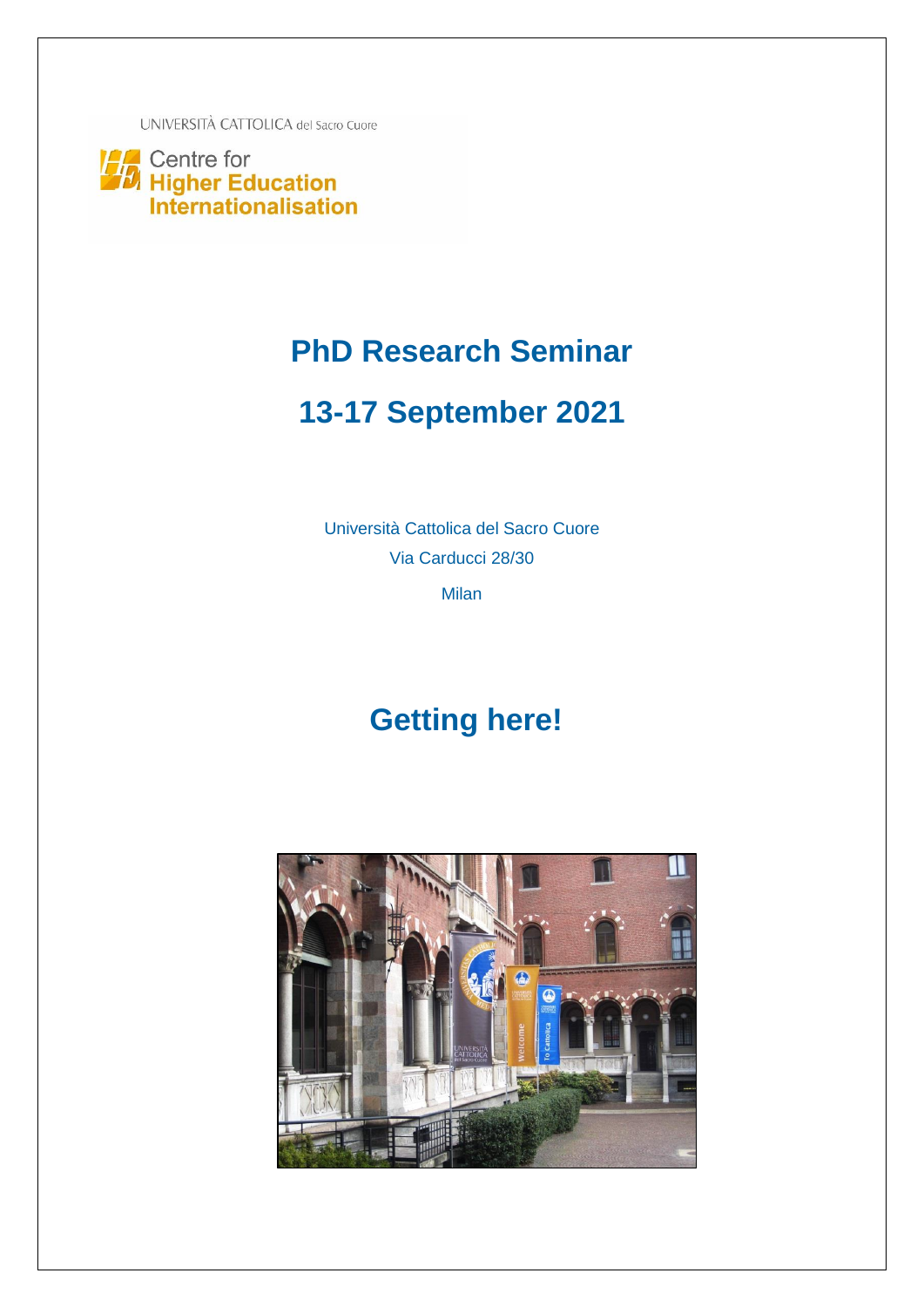### Arriving in Milan

#### Arriving by train

If you arrive by train at Stazione Centrale, take the metro (Green Line) to Sant'Ambrogio station. You can get tickets from ticket machines or booths at the metro station. See below for information on tickets. If you arrive at Cadorna Station you can either walk (5-10 minutes) or take the Green Line metro for one stop to Sant'Ambrogio metro stop (see map page 3).

#### Getting to Milan from Malpensa Airport

Taxi transfers to the city centre: €80-€100 (about 50 minutes). (Only use taxis in the taxi rank). Train [\(Malpensa Express\)](http://www.malpensaexpress.it/en) to Cadorna Station in Milan: €13 (about 40 minutes). Be sure to validate your ticket at the machine at the top of the escalator before you go down to the platform to board the train. The university is a short walk from Cadorna Station or you can take the Green Line metro for one stop to Sant'Ambrogio metro stop (see map on page 3).

Shuttle bus to Central Station in Milan: €10 (60 minutes) [Malpensa Shuttle](https://www.malpensashuttle.it/) or [Terravision.](https://www.terravision.eu/airport_transfer/busmalpensa-airport-milan/?noredirect=en) You can also buy tickets as you get on the bus (best to have small notes ready). Take the Green Metro Line from Central Station to Sant'Ambrogio Station and the university is a short walk from the station.

#### Getting to Milan from Orio al Serio Airport (Bergamo)

Taxi to Milan city centre: €80-€100 (about 45 minutes)

Shuttle bus to Milan Central Station: €8 (60 minutes) [Orio Shuttle](http://www.orioshuttle.com/Orio-al-Serio_Milano-Centrale.cfm) or [Terravision.](https://www.terravision.eu/airport_transfer/bus-bergamo-airport-milan/?noredirect=en_US) You can also buy tickets as you get on the bus (best to have the right change).

Take the Green Metro (Line 2) from Central Station to S. Ambrogio Station and then the university is nearby (see map on page 3).

#### Getting to Milan from Linate Airport

Taxi to the city centre: roughly €25 (about 20 minutes). (Only use taxis in the taxi rank). Bus 73 or 73X to city centre (near San Babila Metro stop): €2 (ticket machine at bus stop). Be sure to validate your ticket at the machine on the bus.

Take the Red Metro Line from San Babila metro stop to Cadorna Station. The university is a short walk from Cadorna Station (see map on page 3) or you can take the Green Line metro from Cadorna Station for one stop to Sant'Ambrogio metro stop.

#### Getting around in Milan

Milan is served by a metro system, trams and buses.

*The Università Cattolica venue is situated near the Sant'Ambrogio metro stop (Green Line) and is a short walk from the Cadorna metro stop (Red Line and Green Line). The 94 bus also takes you from Cadorna to the venue.*

#### Public transport tickets *(See metro map [here.](https://www.atm.it/en/ViaggiaConNoi/Pages/SchemaReteMetro.aspx))*

You can buy tickets from newsagents, newspaper kiosks, coffee bars that sell cigarettes and stamps, and ticket machines at main line and metro stations.

Tickets cost €2 (flat rate) and last 90 minutes during which time you can change buses/trams/metro as many times as you like but you can only use the ticket once for the metro. NB Be sure to validate your ticket at the machine at the entrance to the bus or tram. One-day tickets are also available: €7.00. If you go outside the central zone you will have to [pay more.](https://nuovosistematariffario.atm.it/)

You can also use a [contactless credit card.](https://www.atm.it/en/ViaggiaConNoi/Pages/FAQ_cless_eng.aspx) To do so, you have to start your journey from a metro station but you can then change to buses and trams with the same ticket payment. Be sure to swipe your card again when you exit the metro.

General information on public transport is available [here.](https://www.atm.it/en/Pages/default.aspx) This page includes a route planner. There are four metro lines operating in Milan. See the map [here.](https://www.atm.it/en/ViaggiaConNoi/Pages/SchemaReteMetro.aspx)